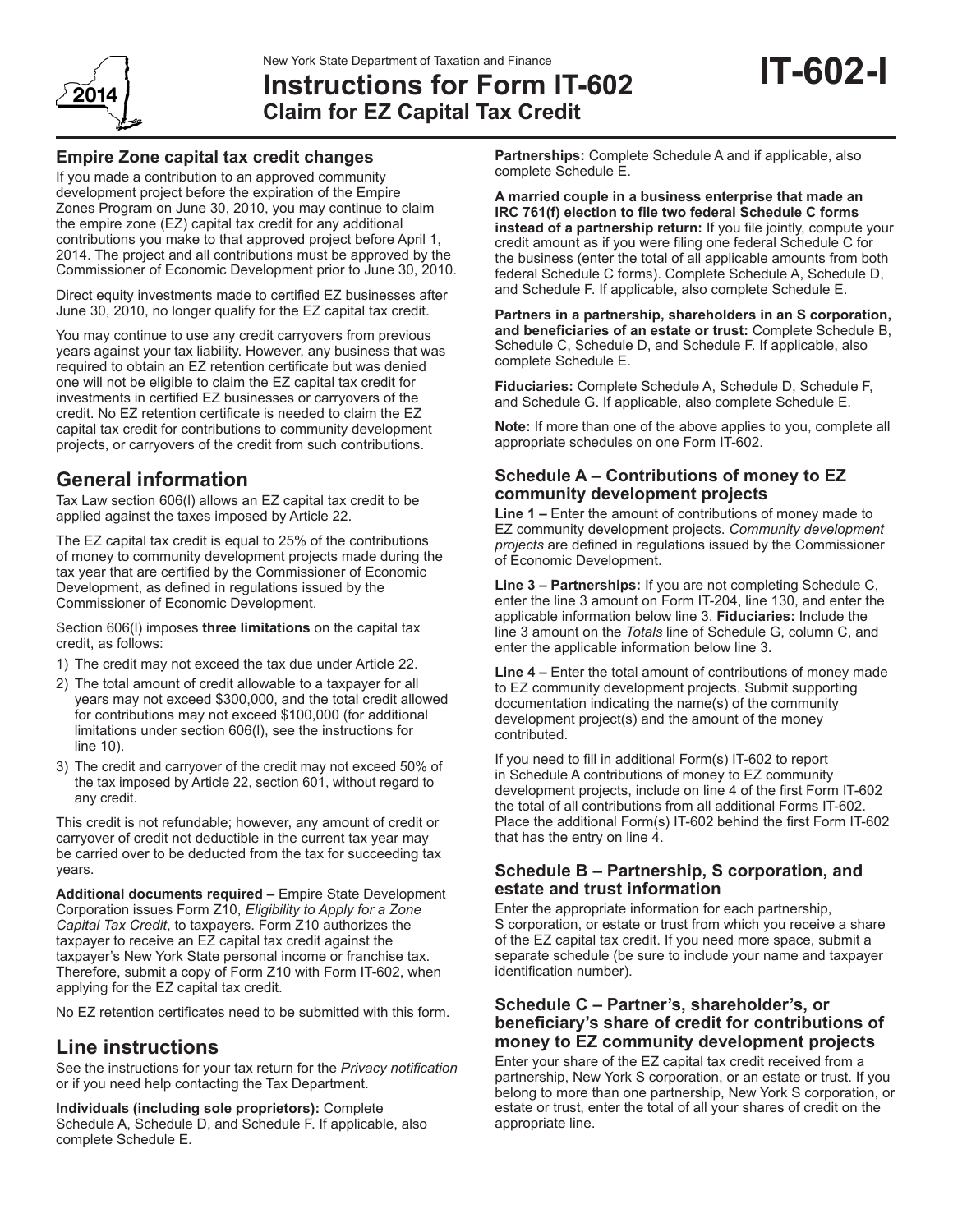#### **Page 2 of** 3 **IT-602-I** (2014)

**Line 5 – Partner:** Enter your share of the EZ capital tax credit from your partnership. This information should be provided to you by the partnership. If you are claiming a credit from more than one partnership, combine all amounts on line 5. (Tiered partnerships see below.)

**Tiered partnerships:** If you are **not** claiming a credit on line 3, enter the total of Schedule C (lines 5 and 7), on Form IT-204, line 130. If you are claiming a credit on line 3, enter the total of line 3 **and** Schedule C (lines 5 and 7), on Form IT-204, line 130.

**Line 6 – S corporation shareholder:** Enter your share of the EZ capital tax credit from your S corporation. This information should be provided to you by the S corporation. If you are claiming a credit from more than one S corporation, combine all amounts on line 6.

**Line 7 – Beneficiary:** Enter your share of the EZ capital tax credit from the estate or trust. This information should be provided to you by your fiduciary. If you are claiming a credit from more than one estate or trust, combine all amounts on line 7. (Tiered partnerships see above.)

**Fiduciaries:** Include the total of Schedule C (lines 5, 6, and 7), on the *Totals* line of Schedule G, column C.

## **Schedule D – Limitations of EZ capital tax credit**

**Line 8 –** Calculate the amount to enter on this line as follows:

- **Form IT-201 filers:** Enter the total of your tax from line 39 and Form IT-230-I, Worksheet A, line 1, reduced by any resident credit and accumulation distribution credit.
- **Form IT-203 filers:** Enter the total of your tax from line 46 and Form IT-203-ATT, line 18, reduced by any resident credit and accumulation distribution credit.
- **Form IT-205 filers:**

 **Resident –** Enter the tax from line 8, reduced by any resident credit and accumulation distribution credit. **Nonresident and part-year resident –** Enter the tax from line 9, reduced by any resident credit and accumulation distribution credit.

**Line 9 –** Enter 50% of the amount on line 8.

If the credit and carryovers of the credit allowable for any tax year exceed the taxpayer's tax for the tax year, the excess and the amount disallowed because of the 50% limitation may be carried over to the following year(s) and may be deducted from the taxpayer's tax for that year(s).

**Line 10 –** The total amount of credit allowed for contributions to community development projects may not exceed \$100,000. However, if a married couple is required to file separate New York State returns, the \$100,000 limitation is reduced to \$50,000 unless the taxpayer's spouse has no credit allowable for the tax year that ends with or within the taxpayer's tax year.

For an estate or trust, the \$100,000 limitation is reduced to an amount that bears the same ratio to \$100,000 as the portion of the income of the estate or trust that is not allocated to beneficiaries bears to the total income of the estate or trust.

**Line 13 –** Enter the lesser of line 3 or line 12. However, if you are claiming a credit from both line 3 and Schedule C, add the line 3 and Schedule C (lines 5, 6, and 7) amounts. Enter the lesser of that total or line 12.

If you are **only** claiming a credit from Schedule C, enter the **lesser** of the total of Schedule C (lines 5, 6, and 7), or line 12.

**Fiduciary:** Enter the lesser of Schedule G, column C, *Fiduciary* line, or line 12.

## **Schedule E – Recapture of EZ capital tax credit**

If a taxpayer sells, transfers, or otherwise disposes of stock, a partnership interest, or other ownership interest arising from the making of a qualified investment, or if a contribution or investment is recovered by the taxpayer that was the basis for the allowance of the credit, and the disposal or recovery occurs during the tax year or within 36 months from the close of the tax year when the credit was allowed, the difference between the credit taken and the credit allowed must be added back.

**Column C –** For recapture purposes, the amount of the credit to be added back must be the portion of the credit attributable to the stock, or other ownership interest disposed of, or the payment or contribution recovered, multiplied by one of the following percentages:

- 100%, if the disposition or recovery occurs within the tax year or within 12 months of the close of the tax year in which the credit was allowed
- 67%, if the disposition or recovery occurs more than 12 months, but not more than 24 months, after the end of the tax year in which the credit was allowed
- 33%, if the disposition or recovery occurs more than 24 months, but not more than 36 months, after the end of the tax year in which the credit was allowed

**Line 15 –** This information should be provided to you by your partnership, New York S corporation, or estate or trust.

**Line 16 – Partnerships:** Transfer the portion of line 16 that represents the recapture of credit for investment in a certified EZ business to Form IT-204, line 131; the portion of line 16 that represents the recapture of credit for contributions of money to EZ community development projects to Form IT-204, line 132.

## **Schedule F – Computation of EZ capital tax credit and carryover**

#### **Line 20**

- **Fiduciaries:** Enter the amount from the *Fiduciary* line of Schedule G, column D.
- **All others:** Enter the amount from line 16.

**Line 21 –** If line 19 is greater than line 20, subtract line 20 from line 19. Enter this amount on line 21, skip line 22, and continue with lines 23 through 28.

**Line 22 –** If line 20 is greater than line 19, subtract line 19 from line 20. This is your net EZ capital tax credit recapture. Do not complete lines 23 through 28.

- **Individuals:** Enter the line 22 amount and code *162* on Form IT-201-ATT, line 20, or Form IT-203-ATT, line 19;
- **Fiduciaries:** Include the line 22 amount on Form IT-205, line 12.

#### **Line 24**

**Form IT-201 filers:** Enter the tax from Form IT-201, line 39, plus any amount from Form IT-201-ATT, line 21.

**Form IT-203 filers:** Enter the tax from Form IT-203, line 46, plus any amount from Form IT-203-ATT, line 20.

**Form IT-205 filers:** Enter the tax from Form IT-205, line 8 (for residents), or line 9 (for nonresidents), **plus** any credits shown on line 1 of the *Addbacks worksheet*, in the instructions for Form IT-205, line 12.